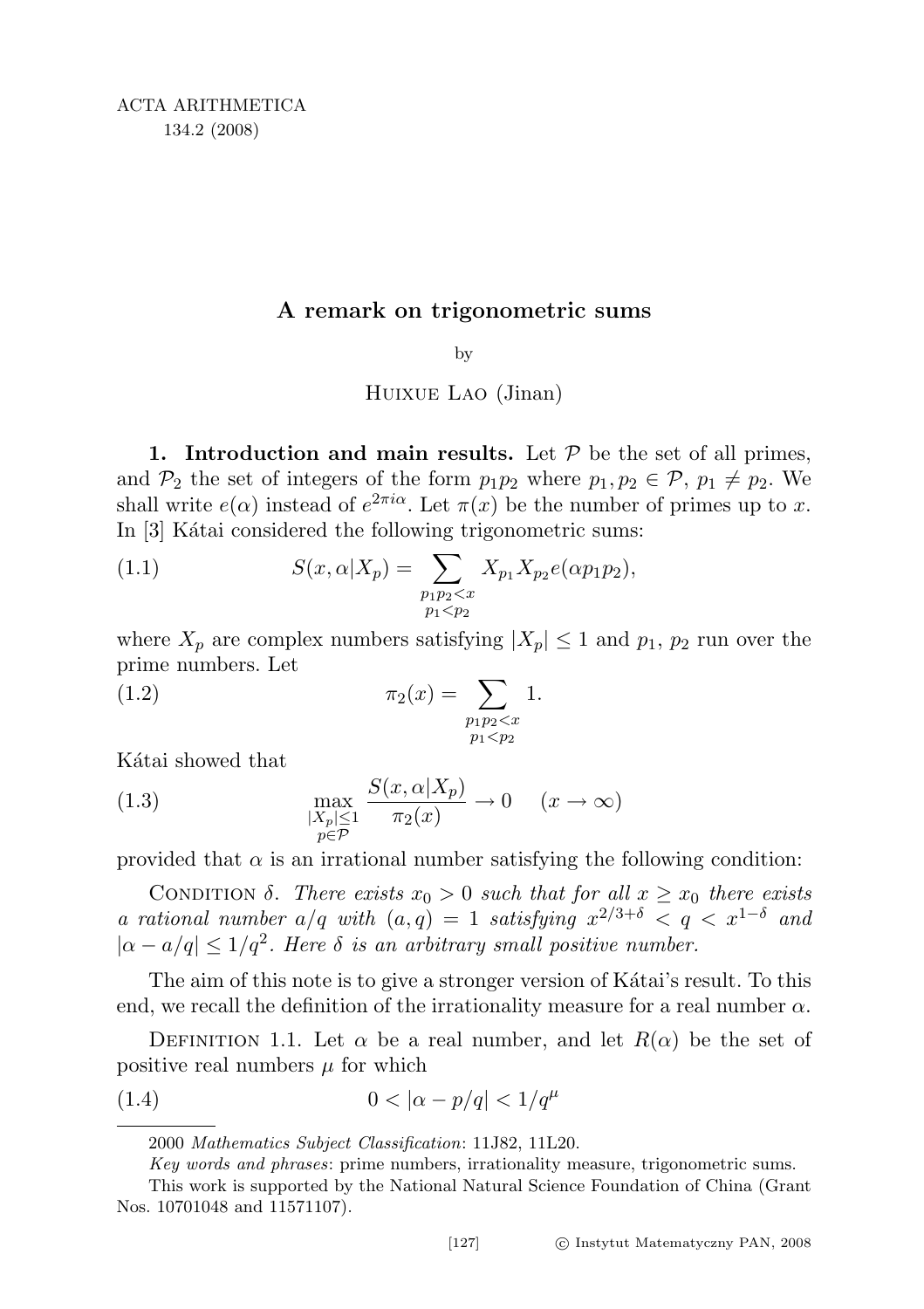128 H. X. Lao

has (at most) finitely many solutions  $p/q$  for q and p integers. Then the *irrationality measure* of  $\alpha$  is defined as

$$
\mu(\alpha) = \inf_{\mu \in R(\alpha)} \mu.
$$

If the set  $R(\alpha)$  is empty, then we set  $\mu(\alpha) = \infty$ .

By Dirichlet's well-known rational approximation lemma, for every irrational number  $\alpha$ , we have  $\mu(\alpha) \geq 2$ . For every irrational algebraic number  $\alpha$ , Roth [4] proved in 1955 that  $\mu(\alpha) = 2$ . And it is well-known that for almost all real numbers the irrationality measure is 2.

In this note we shall prove the following theorem.

THEOREM 1.1. For any irrational number  $\alpha$  with  $\mu(\alpha) < \infty$ , we have

(1.5) 
$$
\max_{\substack{|X_p| \le 1 \\ p \in \mathcal{P}}} \frac{S(x, \alpha | X_p)}{\pi_2(x)} \to 0 \quad (x \to \infty).
$$

2. Preliminaries. We need the following two lemmas.

LEMMA 2.1. Let  $\Lambda(n)$  be the von Mangoldt function

$$
\Lambda(n) = \begin{cases} \log p & \text{if } n = p^{\alpha}, \\ 0 & \text{otherwise.} \end{cases}
$$

If

 $|\alpha - a/q| < 1/q^2$ ,  $(a, q) = 1$ ,

then

$$
S(\alpha) = \sum_{n \le x} \Lambda(n) e(\alpha n) \ll (xq^{-1/2} + x^{4/5} + x^{1/2} q^{1/2}) (\log x)^4.
$$

Proof. See Davenport [1, Chapter 25].

LEMMA 2.2. Let  $\alpha$  be any irrational number with  $\mu(\alpha) < \infty$ . Fix  $\eta \in R(\alpha)$  and  $0 < \varepsilon < 1/12(\eta - 1)$ . Then for sufficiently large x we have

$$
\max_{1 \le H \le x^{2\varepsilon}} \Big| \sum_{p \le x} e(H\alpha p) \Big| \ll x^{1-4\varepsilon}.
$$

*Proof.* First we show that for any  $1 \leq H \leq x^{2\varepsilon}$  there exist integers a and q such that

(2.1) 
$$
\left| H\alpha - \frac{a}{q} \right| < \frac{1}{qx^{1-9\varepsilon}} \quad \text{with } (a,q) = 1, \, x^{9\varepsilon} \le q \le x^{1-9\varepsilon}.
$$

Any irrational  $H\alpha$  has just one infinite simple continued fraction. Let  $a/q$ and  $a'/q'$  be the two consecutive convergents to that continued fraction such that

$$
(2.2) \t\t q \le x^{1-9\varepsilon} < q'.
$$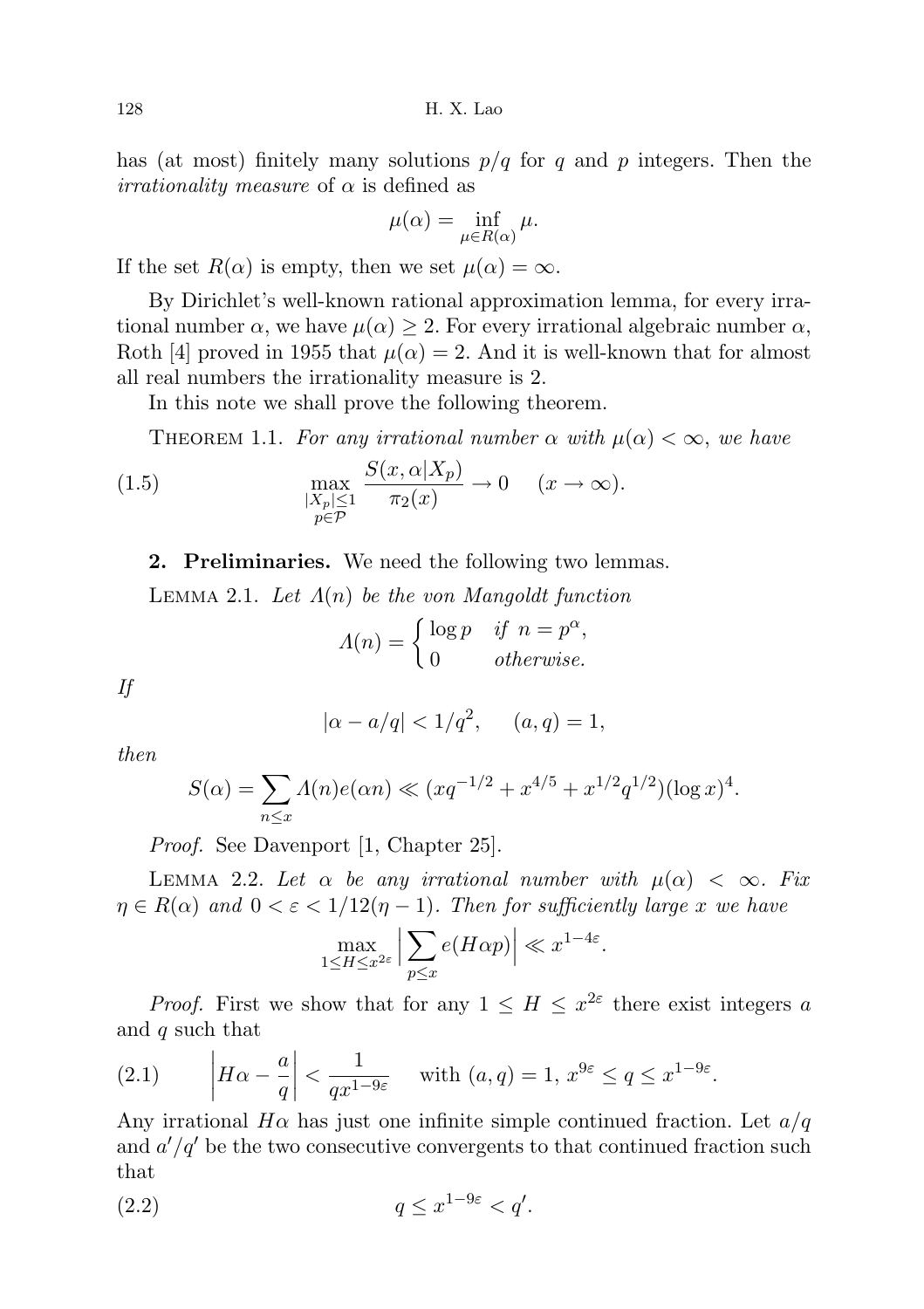Recall the well-known property of continued fractions:

(2.3) 
$$
\left| H\alpha - \frac{a}{q} \right| < \frac{1}{qq'} \quad \text{with } (a,q) = 1.
$$

If  $1 \le q \le x^{9\varepsilon}$ , then  $qH \le x^{11\varepsilon} \le (x^{1-9\varepsilon})^{12\varepsilon}$  for sufficiently large x. Thus by  $(2.2)$  and  $(2.3)$ ,

$$
||q\alpha H|| \le (q')^{-1} < (x^{1-9\varepsilon})^{-1} \le (qH)^{-1/12\varepsilon},
$$

where  $\|\cdot\|$  denotes the distance to the nearest integer. But for  $\eta \in R(\alpha)$ , the inequality

$$
||qH\alpha|| < (qH)^{1-\eta}
$$

has (at most) finitely many integer solutions  $qH$ . When x is sufficiently large, this contradicts the choice of  $\eta$  and  $\varepsilon$ . Thus we have  $x^{9\varepsilon} \leq q \leq x^{1-9\varepsilon}$ .

On noting (2.1), by Lemma 2.1 we have

$$
\max_{1 \le H \le x^{2\varepsilon}} \left| \sum_{p \le x} e(H\alpha p) \right| \ll \left\{ x(x^{9\varepsilon})^{-1/2} + x^{4/5} + x^{1/2} (x^{1-9\varepsilon})^{1/2} \right\} (\log x)^3 \ll x^{1-4\varepsilon}.
$$

**3. Proof of Theorem 1.1.** Following the arguments of Katai, to prove Theorem 1.1 it suffices to show that

(3.1) 
$$
S_1(x, \alpha) := \sum_{\substack{p_1p_2 < x \\ p_1 < Y, p_2 > \sqrt{x}}} X_{p_1} X_{p_2} e(p_1 p_2 \alpha) = o(\pi_2(x)),
$$

where  $Y = e^{(\log x)^{1-\delta_x}}$ ,  $\delta_x$  is a function of x for which  $\delta_x \to 0$ , and

$$
\pi_2(x) = \sum_{\substack{p_1p_2 < x \\ p_1 < p_2}} 1 \sim \frac{x}{\log x} \log \log x.
$$

We have

$$
S_1(x, \alpha) = \sum_{p_2} X_{p_2} \sum_{p_1 \le \min(x/p_2, Y)} X_{p_1} e(p_1 p_2 \alpha).
$$

Then by the Cauchy–Schwarz inequality,

$$
(3.2) \t|S_1(x,\alpha)|^2 \leq \sum_{p_2} |X_{p_2}|^2 \sum_{p_2} \Big| \sum_{p_1 \leq \min(x/p_2,Y)} X_{p_1} e(p_1 p_2 \alpha) \Big|^2 \leq \pi(x) \sum_{p_1},
$$

where

(3.3) 
$$
\sum_{1} = \sum_{\substack{p_1, p'_1 \in \mathcal{P} \\ p_1, p'_1 \le Y}} X_{p_1} \overline{X}_{p'_1} \sum_{\sqrt{x} \le p_2 \le x/\max(p_1, p'_1)} e((p_1 - p'_1)p_2 \alpha).
$$

From (3.3), we have

$$
(3.4)\qquad \qquad \sum_{1} \leq \sum_{2} + \sum_{3},
$$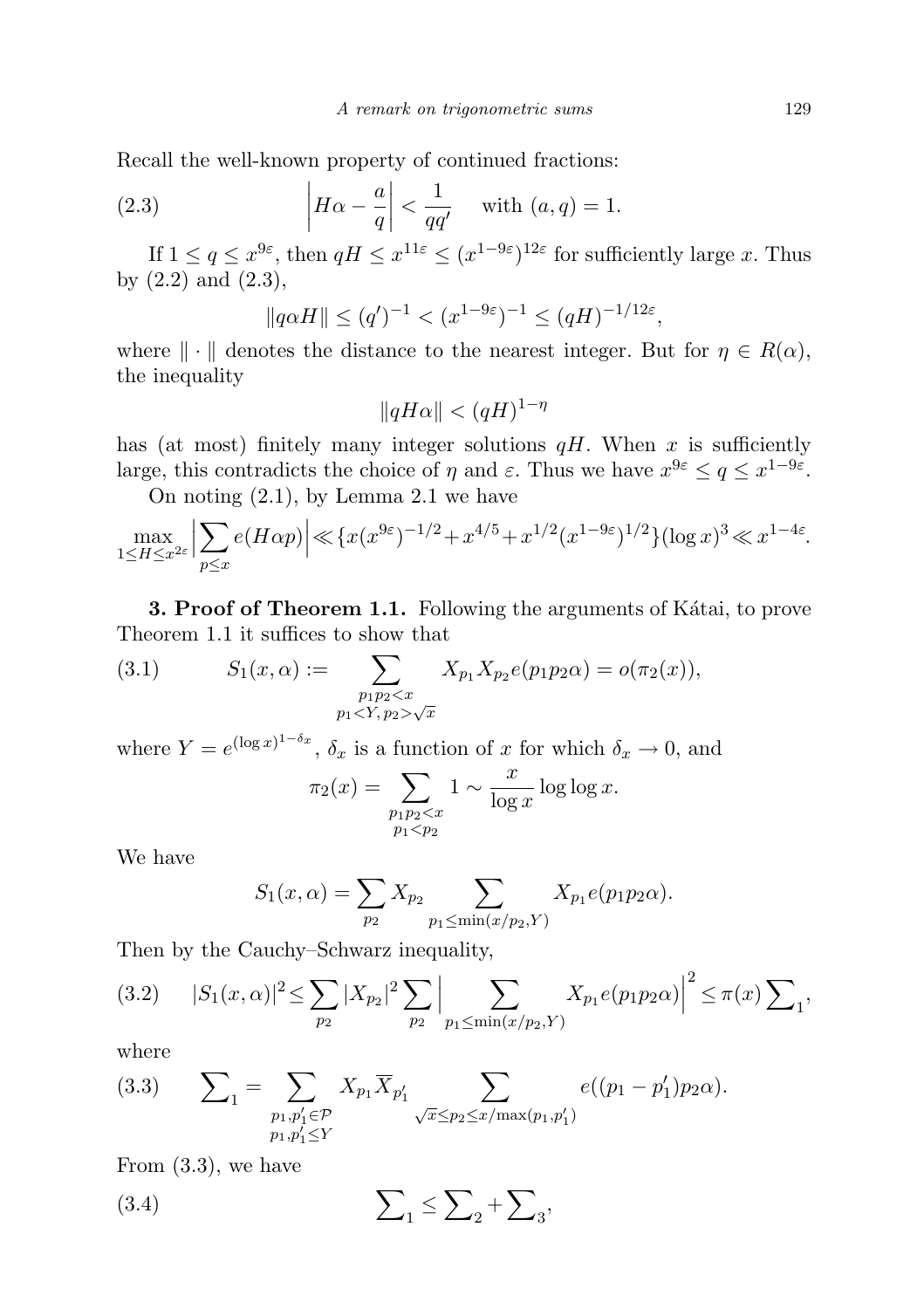where

(3.5) 
$$
\sum_{2} = \sum_{p_1 = p'_1 \le Y} \sum_{\sqrt{x} \le p_2 \le x/\max(p_1, p'_1)} 1 \ll \frac{x}{\log x} \sum_{p \le Y} \frac{1}{p} \ll \frac{x}{\log x} \log \log x,
$$

and

(3.6) 
$$
\sum_{3} = 2 \sum_{p'_1 < p_1 \le Y} \Big| \sum_{\sqrt{x} \le p_2 \le x/\max(p_1, p'_1)} e((p_1 - p'_1)p_2 \alpha) \Big|.
$$

For the inner sum in (3.6), by Lemma 2.2 we have

(3.7) 
$$
\sum_{\sqrt{x} \leq p_2 \leq x/\max(p_1, p'_1)} e((p_1 - p'_1)p_2\alpha) \ll x^{1-4\varepsilon}
$$

for every  $p_1 \neq p'_1$  and  $p_1, p'_1 < Y$ . Thus

(3.8) 
$$
\sum_{3} \ll Y^{2} x^{1-4\varepsilon} = o(\pi_{2}(x)).
$$

From  $(3.2)$ ,  $(3.5)$  and  $(3.8)$ , we complete the proof of Theorem 1.1.

4. Another similar result. Recently Indlekofer and Kátai [2] proved another result about trigonometric sums

(4.1) 
$$
S(x|\alpha; Y_m, X_p) = \sum_{m_j p \leq x} Y_{m_j} X_p e(\alpha m_j p),
$$

where the  $m_j$  are integers depending on x with  $m_1 < \cdots < m_t \leq x^{\delta_x}, \delta_x \to 0$ as  $x \to \infty$ , p runs over the primes  $p \geq \sqrt{x}$ , and  $|Y_{m_j}| \leq 1$ ,  $|X_p| \leq 1$ .

Assume further that as  $x \to \infty$ ,

$$
\sum_{j=1}^t \frac{1}{m_j} \to \infty.
$$

Then they proved that provided that the irrational number  $\alpha$  satisfies the Condition  $\delta$  (see Section 1), we have

(4.2) 
$$
\max_{Y_m, X_p} |S(x|\alpha; Y_m, X_p)| = o_x(1) \sum_{j=1}^t \pi(x/m_j).
$$

We remark that our previous arguments also give the following stronger result:

PROPOSITION 4.1. For any irrational number  $\alpha$  with  $\mu(\alpha) < \infty$ , if

$$
\sum_{j=1}^{t} \frac{1}{m_j} \to \infty \quad \text{as } x \to \infty,
$$